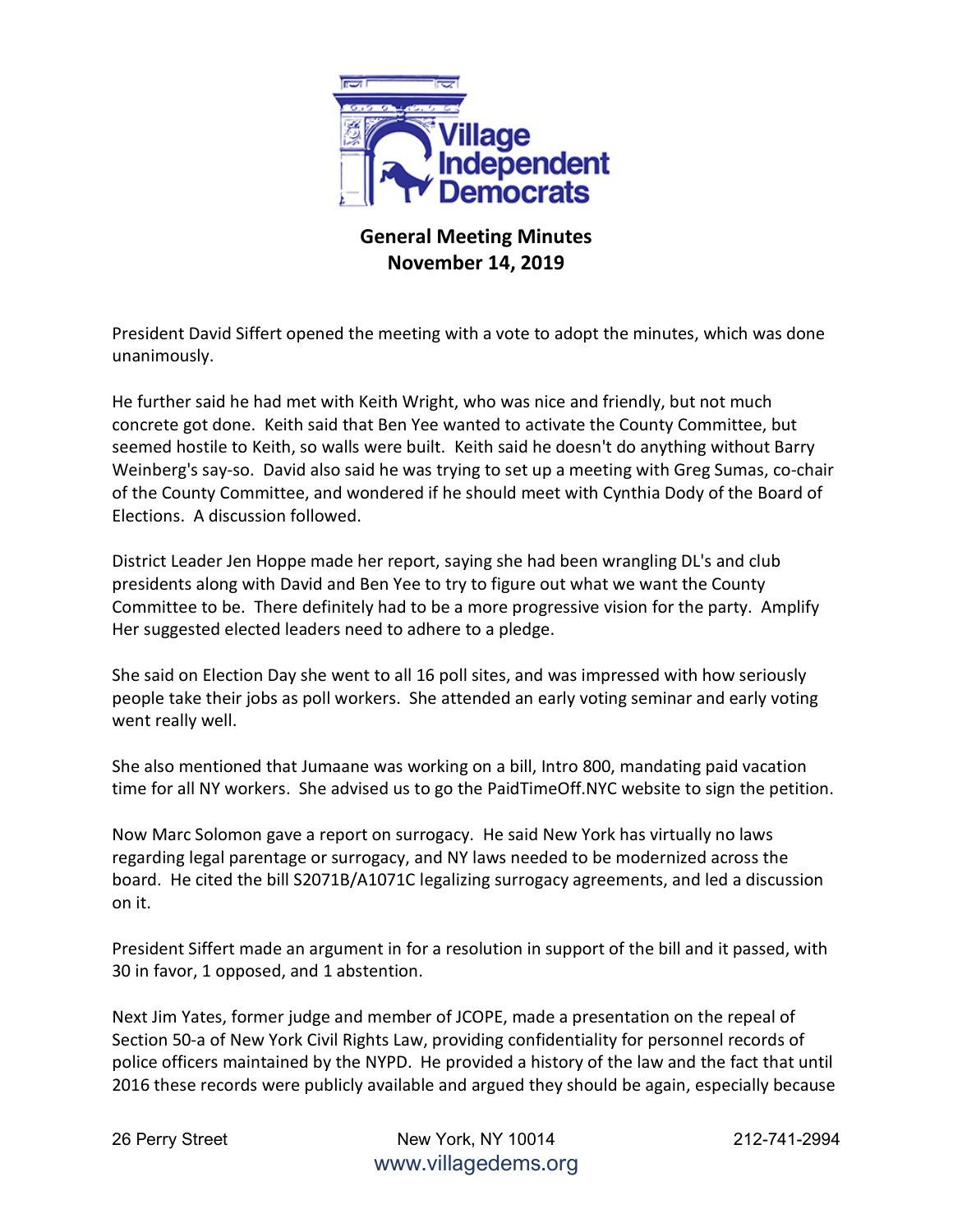

this new interpretation of the law was used to shield Officer Pantaleo after the death of Erroll Garner.

After this speech, a resolution in favor of repeal of Section 50-A was passed with 29 in favor and one abstention.

Now District Leader Arthur Schwartz gave his report. He touched on the County Committee anomalies, his lawsuit against the 14th Street busway, and the WBAI lawsuit. He spoke of the City Council approval of the plan to shut down the East River Park for 5-7 years and said it should have been argued in court as "park alienation". He cited other lawsuits regarding Harvey the fruit man and a bike rider run over by a cab, in which the police did nothing. His lawsuit regarding the removal of the 14th Street bus stops is still ongoing. And he said if anyone was interested in being a Bernie delegate, please speak to him. He explained the process of being a delegate for any candidate.

Nat Johnson, of the Environmental Committee, gave a report on a letter President Siffert had written to the Draft Remedial Investigation Work Plan of the Brownfield Cleanup Program at 240 Water Street. This letter, to Project Manager Rafi Alam, asked that the public comment period be extended to March 1st to allow the community more review time. (250 Water Street is the former site of three mercury thermometer factories, a mercury warehouse, and a gas station. The proposed luxury tower could expose the community to the toxic chemicals currently underground.)

After this report, it was decided that VID would send the letter, with 22 in favor and none opposed or abstained.

Nat then gave a report on the Environmental Committee, saying the committee will be discussing the NYS Green New Deal bill S2878B at their next meeting and will ask the club to support it. He also distributed a ten point holiday statement flier advocating a more ecofriendly recycling plan. Deb Sherman advocated for Tru-Earth, an eco-friendly laundry detergent, available on Amazon or the Tru-Earth website.

David gave an update on the Animal Adocacy Committee, noting that the bill banning foie gras in NYS passed.

Tony Hoffmann of the Campaign Committee stated that the VID visibility campaign went really well on both the east and west sides, and it will resume in the spring. He also gave a calendar of the elections and endorsements of the next three VID meetings.